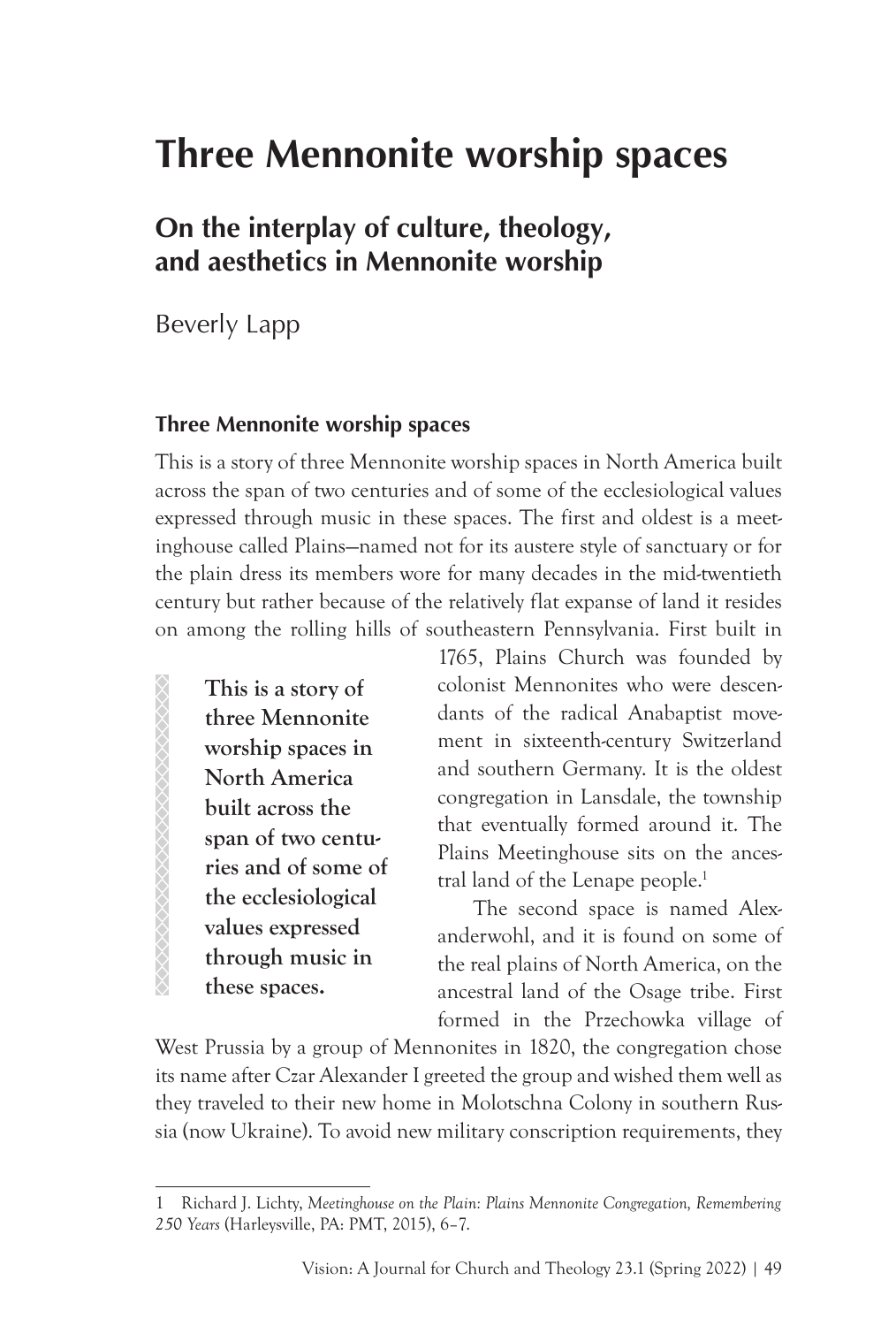later journeyed together in 1874 to Goessel, Kansas, as nearly an entire village and congregation. After they spent several decades of worshiping in immigrant houses and one-room schoolhouses, in 1886 a large church in the Dutch Mennonite architectural style was built for the Alexanderwohl congregation, with several additions and renovations since then.<sup>2</sup> Alexanderwhol is one of the oldest continuing Mennonite congregations in the world.<sup>3</sup>

The third space, the Chapel of the Sermon on the Mount, was built in 1965 as the chapel for two Mennonite seminaries sharing a campus in Elkhart, Indiana. It sits on the ancestral land of the Miami and Potawatami. Mennonites with mostly Swiss-German roots opened the Goshen Biblical Seminary, while Mennonite Biblical Seminary was formed by descendants of the Russian Mennonite migration to North America. The two seminaries eventually merged into what is now Anabaptist Mennonite Biblical Seminary (AMBS). The 1965 service of dedication program offers a brief explanation of the chosen name for the chapel, stating, "Jesus brings faith and life together in His sermon recorded in Matthew. This uniting of faith and life is the goal of the seminary community."4

#### **The role of instrumentation in Mennonite worship**

The Plains church, where I grew up, is now two hundred and fifty years old. During some of those years in the mid–twentieth century, pianos and other instruments were not allowed in the sanctuary. Some North American Mennonite traditions taught during this time that instruments were too ornamental and too soloistic to support the simplicity and community that should be the focus of worship. With an assist from the popular singing schools of the early twentieth century, the spiritual concern that led to a ban of instruments in church services helped a robust four-part a cappella singing tradition become normalized in many Old Mennonite congregations.

An organ was first added to the Alexanderwohl worship space in 1943. Once settled and prospering in their third home since leaving West

<sup>2</sup> Judith Unruh, Kris Schmucker, and Brian Stucky, "Alexanderwohl Mennonite Church (Goessel, Kansas, USA)," *Global Anabaptist Mennonite Encyclopedia Online*, January 2021, https://gameo.org/index.php?title=Alexanderwohl\_Mennonite\_Church\_ (Goessel,\_Kansas,\_USA)&oldid=169740.

<sup>3</sup> Brian D. Stucky, *Alexanderwohl Names: 1622–2020* (Goessel, KS: Emma Creek), 6.

<sup>4</sup> Service of Dedication program for the Chapel of the Sermon on the Mount, June 3, 1965.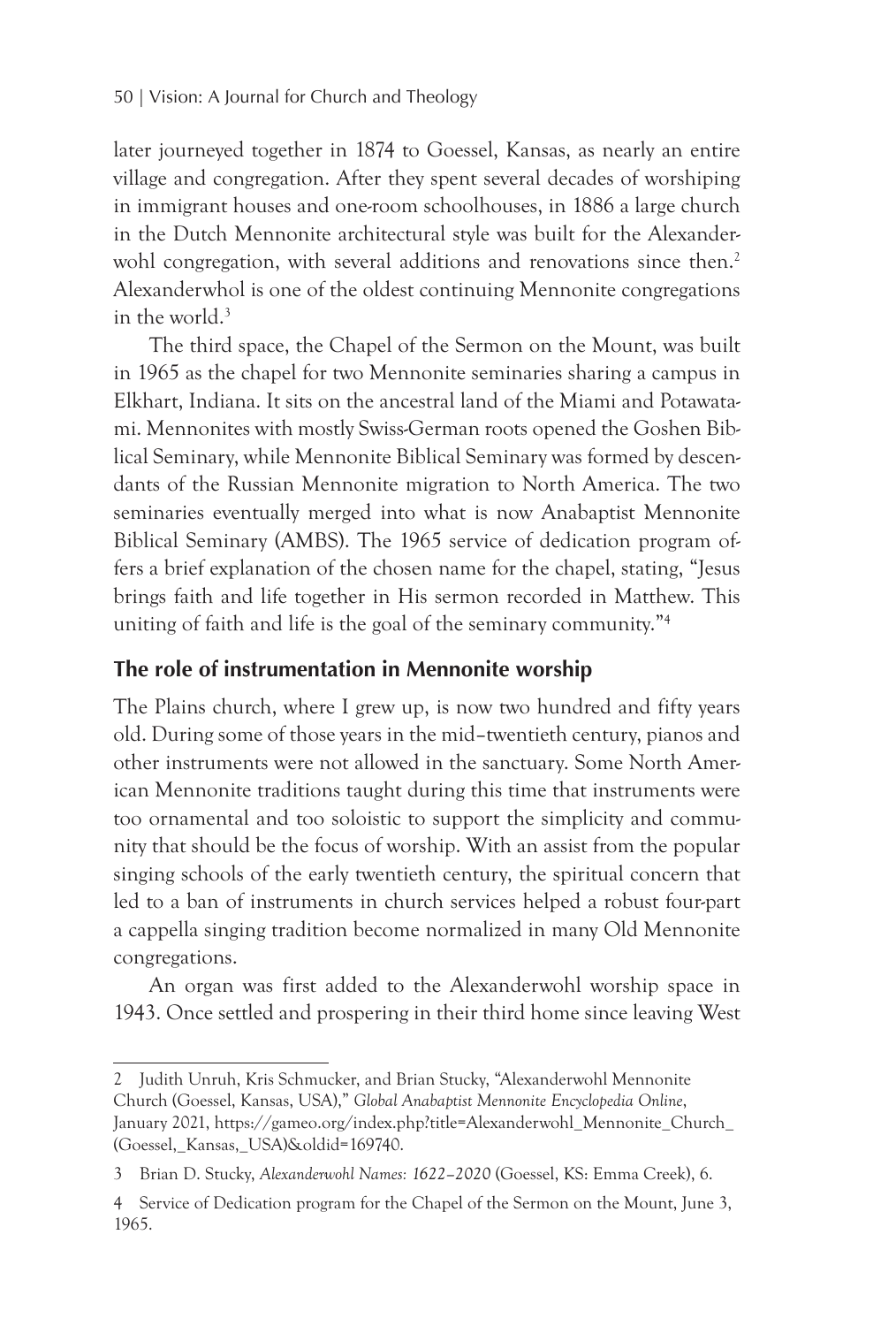Prussia nearly a century earlier, the Alexanderwohl congregation seems to have had little question about bringing an organ into the sanctuary. In time, chorister-led congregational singing made way for organist-led hymns.

In 1974, over thirty years after Alexanderwohl added its organ, an upright piano was rolled into Plains sanctuary for a special program. The church member who played the piano that evening was overjoyed that the ban was ended. However, to the dismay of her and others, the piano was promptly removed after the program. A dance between the lingering ban

**The plain Mennonites of mid-century North America elevated simplicity and service as matters of discipleship, and spending time and resources on the instrumental arts, as with the visual arts, was antithetical to this aim.**

XXXXXXXXXXXXXXXXXXXXXX

and the push to relax such rules ensued for five years as the piano was allowed for some events but always removed before Sunday morning worship.5 The dance finally ended in 1979 when I was ten years old, whether through exhaustion or deliberate decision, and the piano remained in the sanctuary.

J. Lawrence Burkholder's essay "Words and Music" reveals spiritual concerns about the role of instruments in Christianity that pre-date particular Anabaptist-Mennonite debates like the struggle to keep a piano in the Plains

sanctuary. Burkholder observes that Christianity has historically preferred words to music, and music without words is "considered by many to be either devoid of meaning or a threat to faith."6 He goes on to challenge this idea: "Christianity's fear of the unspoken is exaggerated and needs to be transcended. Reality cannot be reduced to its totality in language. Words spoken specify, but at the same time, limit."<sup>7</sup>

Fear of the unspoken was not the only concern about instruments in church, however. The plain Mennonites of mid-century North America elevated simplicity and service as matters of discipleship, and spending time and resources on the instrumental arts, as with the visual arts, was antithetical to this aim. Discipleship required careful monitoring

<sup>5</sup> Lichty, *Meetinghouse on the Plain*, 109

<sup>6</sup> J. Lawrence Burkholder, *Sum and Substance: Essays by J. Lawrence Burkholder* (Goshen, IN: Pinchpenny, 1986), 15.

<sup>7</sup> Burkholder, *Sum and Substance*, 17.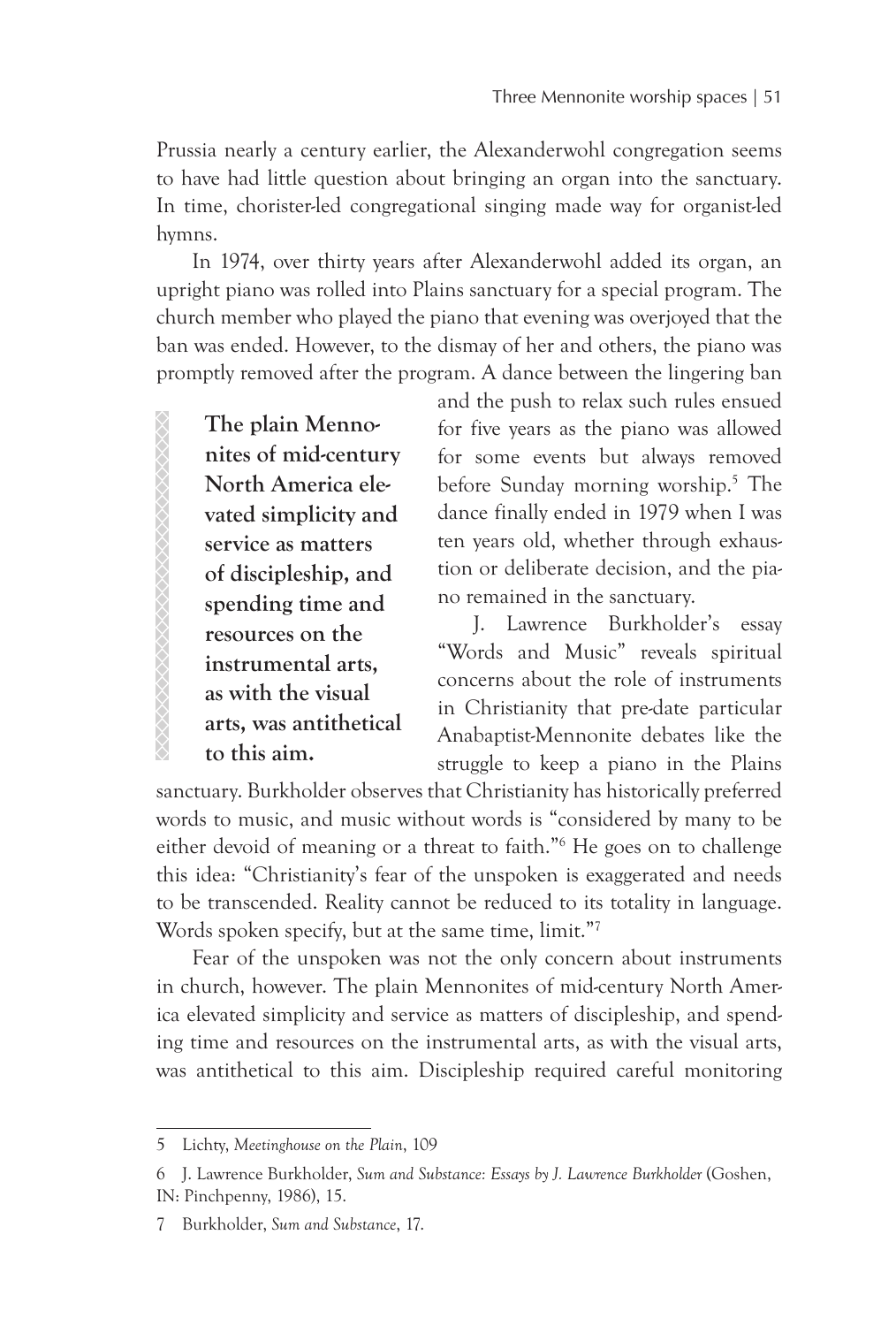to guard against artistic pursuits and other worldly distractions that led one away from focus on devotion to God and service to others. Art in support of worship was more acceptable. One might expect, then, that

**If fear of the unspoken—as represented by solo instrumental offerings within the music service was at the heart of the instrument ban in churches like Plains, it was quickly transcended as the rules relaxed.**

once the Plains sanctuary had a piano permanently, it would be primarily used only in service to sacred hymn texts as accompaniment to congregational singing. Conversely, instrumental accompaniment can be seen as adding a layer of complexity to the aural atmosphere of hymn-singing, which may be too ornate. It is not clear that either of these considerations mattered as much as culture around hymn-singing at Plains. Four-part a cappella congregational singing led by a chorister was such a deeply

rooted tradition at Plains that for several more decades the piano was primarily used for solo prelude and offertory music and rarely to accompany hymns. If fear of the unspoken—as represented by solo instrumental offerings within the music service—was at the heart of the instrument ban in churches like Plains, it was quickly transcended as the rules relaxed.

After college I met my future husband, and when I visited his family for the first time in 1992, we went to the Christmas Eve service at Alexanderwohl, his home church. Although I knew some of the historic and cultural differences between North American Russian Mennonites and the Old Mennonites of Swiss descent, my assumptions about the arts and beauty in Mennonite ecclesiology were jolted as I entered the balcony-surrounded sanctuary. Not only was there a pipe organ and concert grand piano, there was an abundantly decorated Christmas tree on the generous and high worship platform. The organist played prelude and interlude music, at a level I had previously only heard in organ recitals in graduate school, and expertly accompanied robust congregational singing of hymns. These were hymns I knew well but was used to singing without instruments. More accomplished singers performed from a choral loft facing the congregation. As I experienced the strangeness of a different worship culture, I both loved and judged the full embrace of aesthetic richness it represented.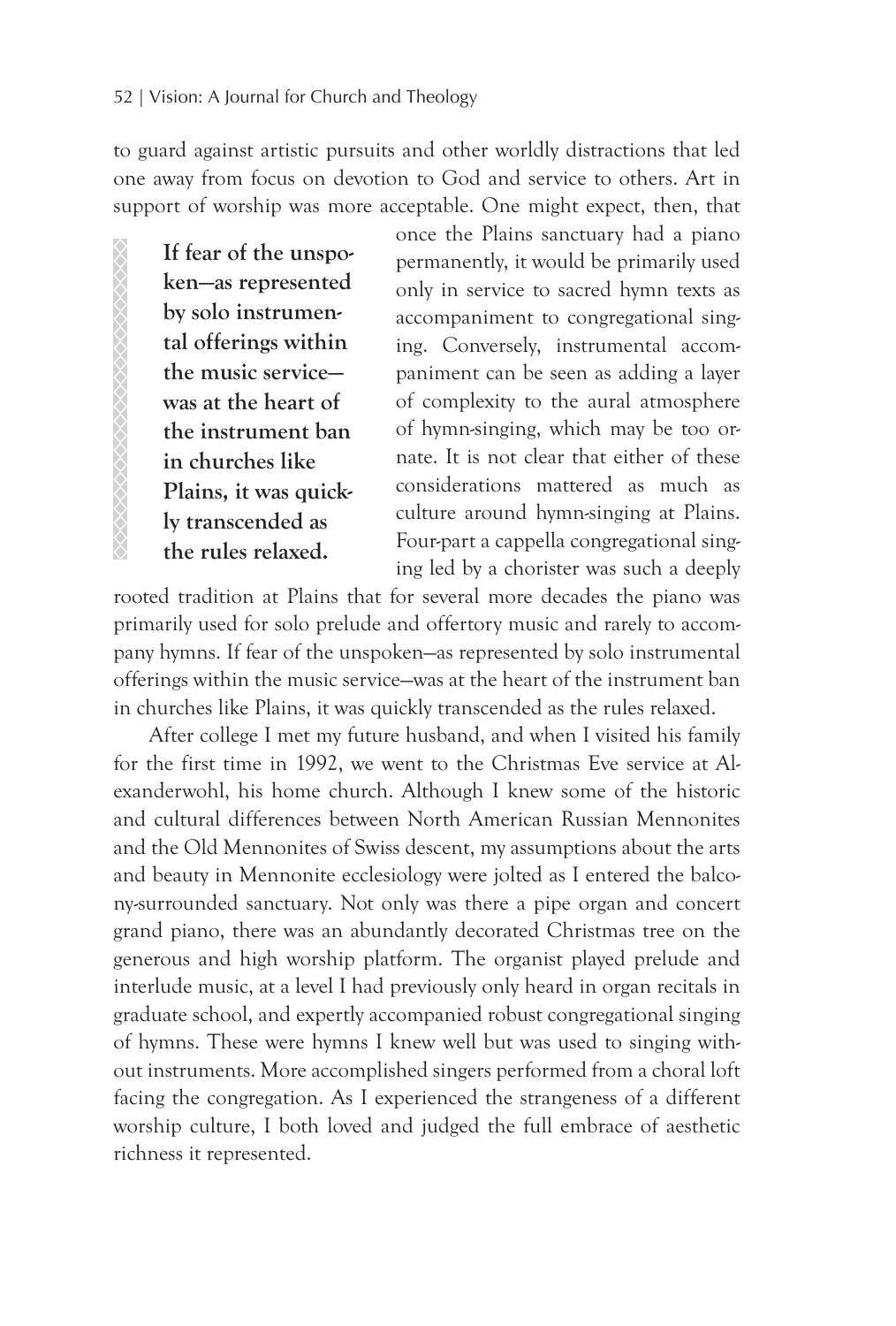#### **Culture, theology, and aesthetics in Mennonite worship**

Now I work at AMBS and attend worship twice each week in the Chapel of the Sermon on the Mount. When I sit in this space, I see elements of the careful austerity of plain Mennonite meetinghouses typical of the seventeenth century and the unassuming exuberance of Russian Mennonite churches built in nineteenth-century North America. The chapel at AMBS is both plain and sophisticated.

The chapel was designed to represent Anabaptist theological convictions that run deeper than particular Mennonite stories. Built at an angle, the chapel faces neither east nor west, and there are no square corners to be found. These features communicate nonconformity and courage to be different. The dark interior suggests refuge, perhaps symbolizing the hidden spaces sixteenth-century Anabaptists needed to worship safely. Solemn brick rises from a low and modest platform to point worshipers upward to natural daylight or moonlight beaming through a small skylight above. The low platform represents that status is no higher for those leading worship, and the skylight invites our focus on God's presence

**The chapel at AMBS was designed to represent Anabaptist theological convictions that run deeper than particular Mennonite stories.**

XXXXXXXXXXXXXXX

above us. Moveable chairs allow worship in formations that make us aware of each other and God's presence around us.

The inclusion of a pipe organ was in the building committee's plan from the beginning of the project, and the instrument was ready in 1968, three years after the chapel was built. Already paid for by donors, crafted by its builders in another location and disassembled for

delivery, the organ was in boxes in those uneven corners of the chapel when a small group of students held a protest outside a board meeting. They wanted to see if they could persuade seminary leadership to not move forward with installation. The protest was unsuccessful, and the organ was in place and fully functional within a few months.

Some students continued to object and call for its removal for at least another year. Letters and documents reveal intense theological and ethical questions at the heart of their concern.<sup>8</sup> Student Denny Weaver was lead

<sup>8</sup> Erland Waltner, interview by Gayle Gerber Koontz, January 21, 1997, Elkhart, Indiana.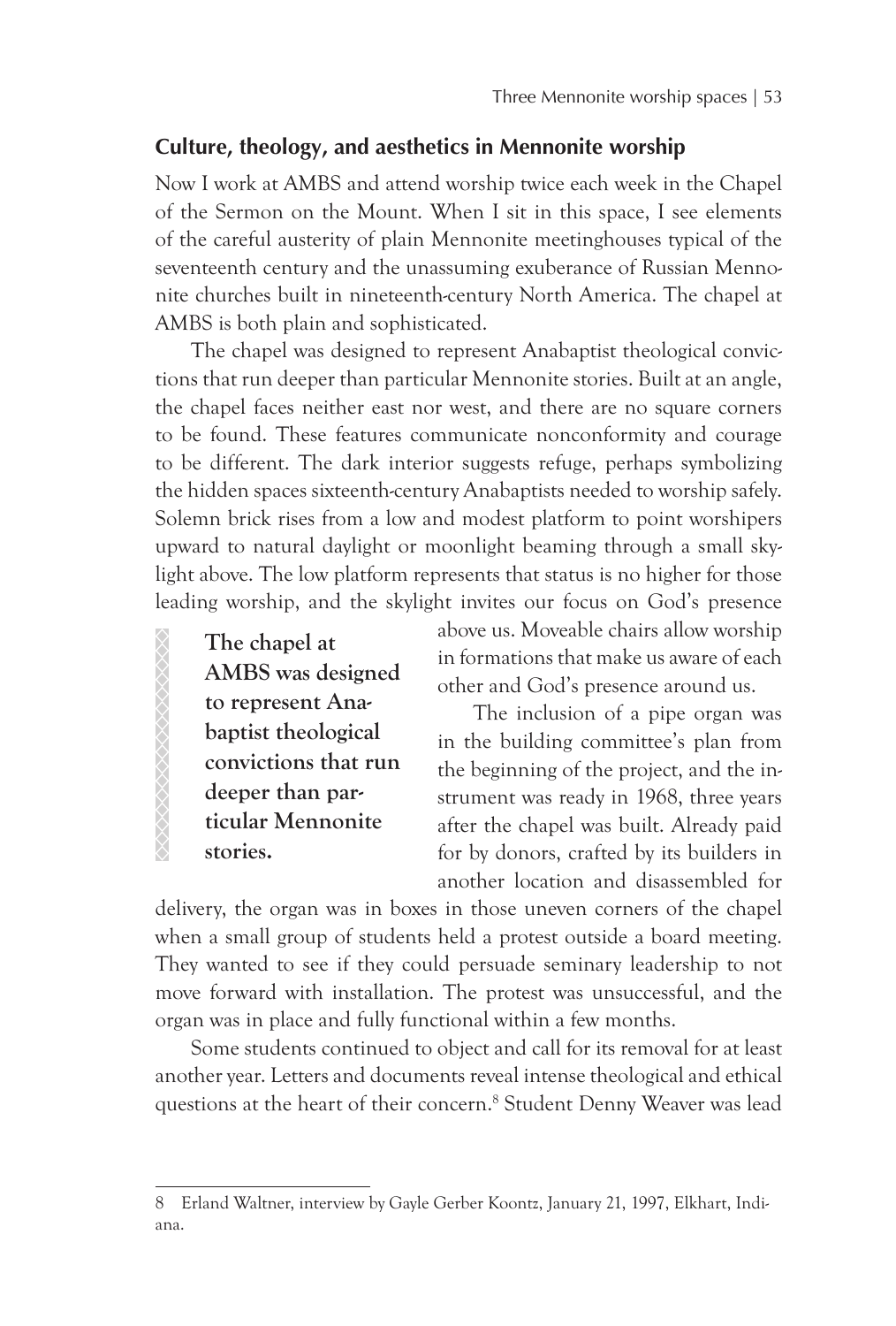signer of a March 1970 letter to the seminary board that decried an organ in the chapel as entirely misaligned with Anabaptism:

> *Organs are part and parcel of the broader, established middle and upper class American Christendom (which is identified*  with and part of the church-state image). It is from this style *of church that the Anabaptists/Mennonites separated themselves over 400 years ago and from which we have sought to differentiate ourselves ever since. We feel that our Anabaptist/ Mennonite emphases on simplicity, modesty, brotherhood, discipleship, and stewardship are not in accord with the mainstream of American Christendom nor with an expensive organ.*<sup>9</sup>

Students Don Klassen and Jim Klassen wrote their own letter to the board that same month, decrying church organs as materialistic and another example of Christianity's tendency to ignore suffering in the world:

> *We pull down the shade, turn up the thermostat, and turn the stereo up loud. On Sundays we can even sit in padded pews, look through stained glass windows, and have the organ drown out the sights and sounds of pain and despair. . . . Organs, etc., are as inconsistent with Christ's Way of Life as war is. Will the Board of Directors help direct the Seminary in leading our Churches by putting the needs and concerns of the crying and dying over our "aesthetics"? If not, we may as well close all discussion of Discipleship on this campus.*<sup>10</sup>

In response, Esko Loewen, pastor at Bethel College Mennonite in North Newton, Kansas, urged Don and Jim Klassen to consider that rejecting the organ was not the way to activate against a society weighed down by materialism and greed. He wrote that a skillfully crafted organ is nothing less than a profound statement of faith, and that in order to transform our broken society, the musical and worship needs of a community must be met first.<sup>11</sup> Loewen made the argument that beauty is not an add-on. It's not for later or for only *if* all the other needs are taken care of.

<sup>9</sup> Denny Weaver, letter to the Board of Trustees of Mennonite Biblical Seminary, March 1970.

<sup>10</sup> Don Klassen and Jim Klassen, letter to the Board of Trustees of Mennonite Biblical Seminary, March 1970.

<sup>11</sup> Esko Loewen, letter to Don Klassen and Jim Klassen, March 17, 1970.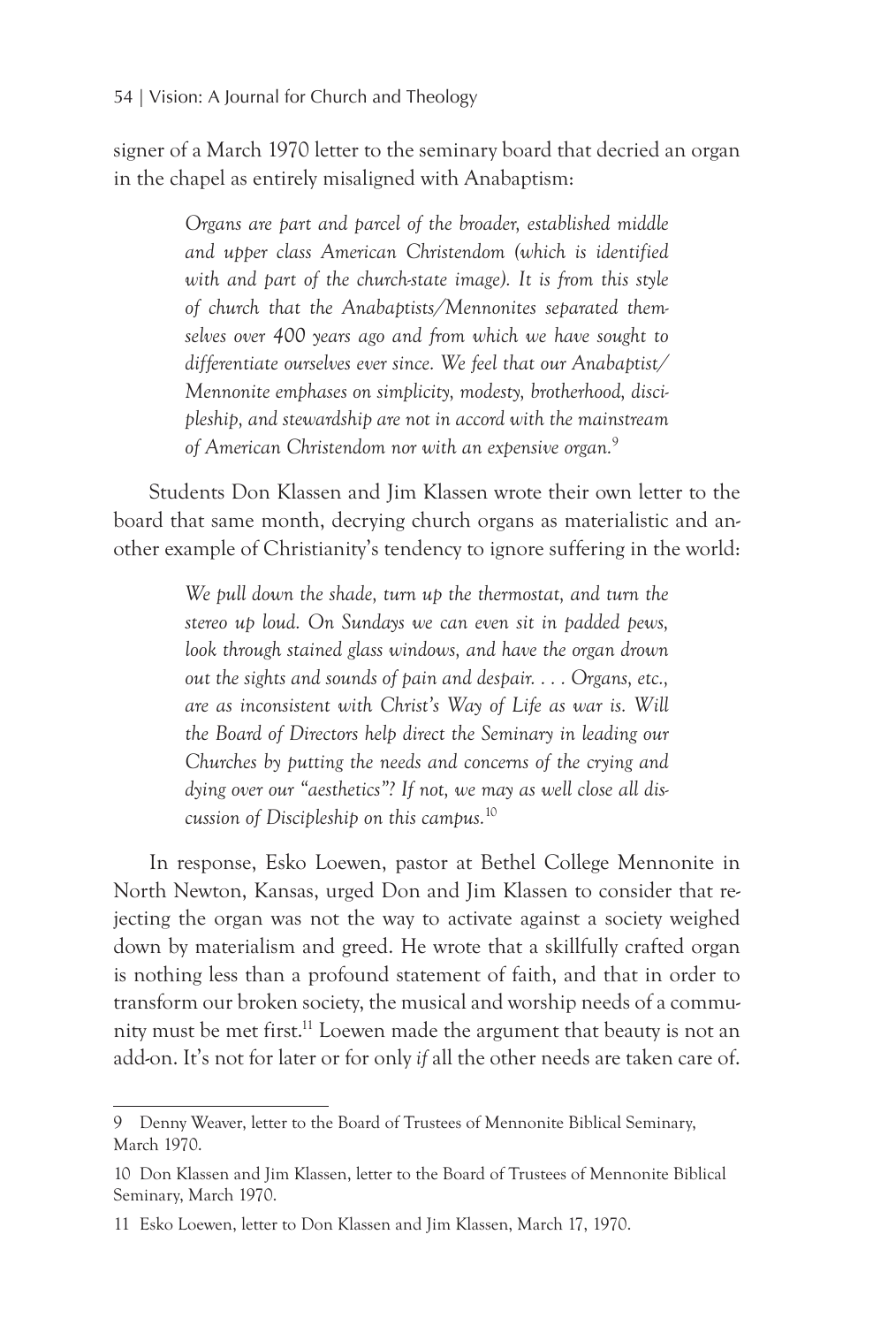If I had read the student letters when I was a college student wavering about whether a music major was practical or adequately of service, I may have needed Loewen's rejoinder that the arts were worthy pursuits. Joy in developing my craft as a musician continued to mingle with vocational doubt as my piano studies continued through graduate school. My worship preferences were never in question, though. The sound I most treasure in worship settings is still unadorned voices in harmony. I experience this way of worshiping as a uniquely powerful embodiment of Christian community.

Lutheran minister and public theologian Nadia Bolz-Weber offers her reason for the same preference in an April 2021 blog post:

> *Singing hymns, acapella and in 4-part harmony is the thing I miss most about church. One of the strongest opinions I have about worship is that the primary musical expression of the gathered should be congregational singing. Because while lofty organ music and praise bands might have their place, they can never replace sung hymns. Because when we are on our death beds surrounded by loved ones, when fast falls the eventide, we will have only our own human bodies with which to pray and sometimes the most potent prayers we have are the songs of those who have come before us.*<sup>12</sup>

With maturity, I better understand how culturally embedded our preferences are around music in worship, and that this is both a gift and a limitation. Singing our heart songs in community in the style we are most at home in is a sacred gift. Only worshiping in ways we are most comfortable limits us, however, from fully knowing God and God's people. Indeed, what Bolz-Weber and I may see as authentic and inclusive in a cappella hymn-singing can be experienced as strange and exclusive to others.

The intersection of culture, theology, and aesthetics that lead worshiping communities to consensus or toward conflict is complex, as is the interplay of factors that make any one individual feel comfortable, or alienated, by a worship style. The ecclesiological traditions of these three spaces were formed and transformed over time and by each generation of worshipers gathered within. As a worshiping Christian, my faith and my

<sup>12</sup> Nadia Bolz-Weber, "Singing Hymns Alone," *The Corners*, April 17, 2021, https:// thecorners.substack.com/p/singing-hymns-alone